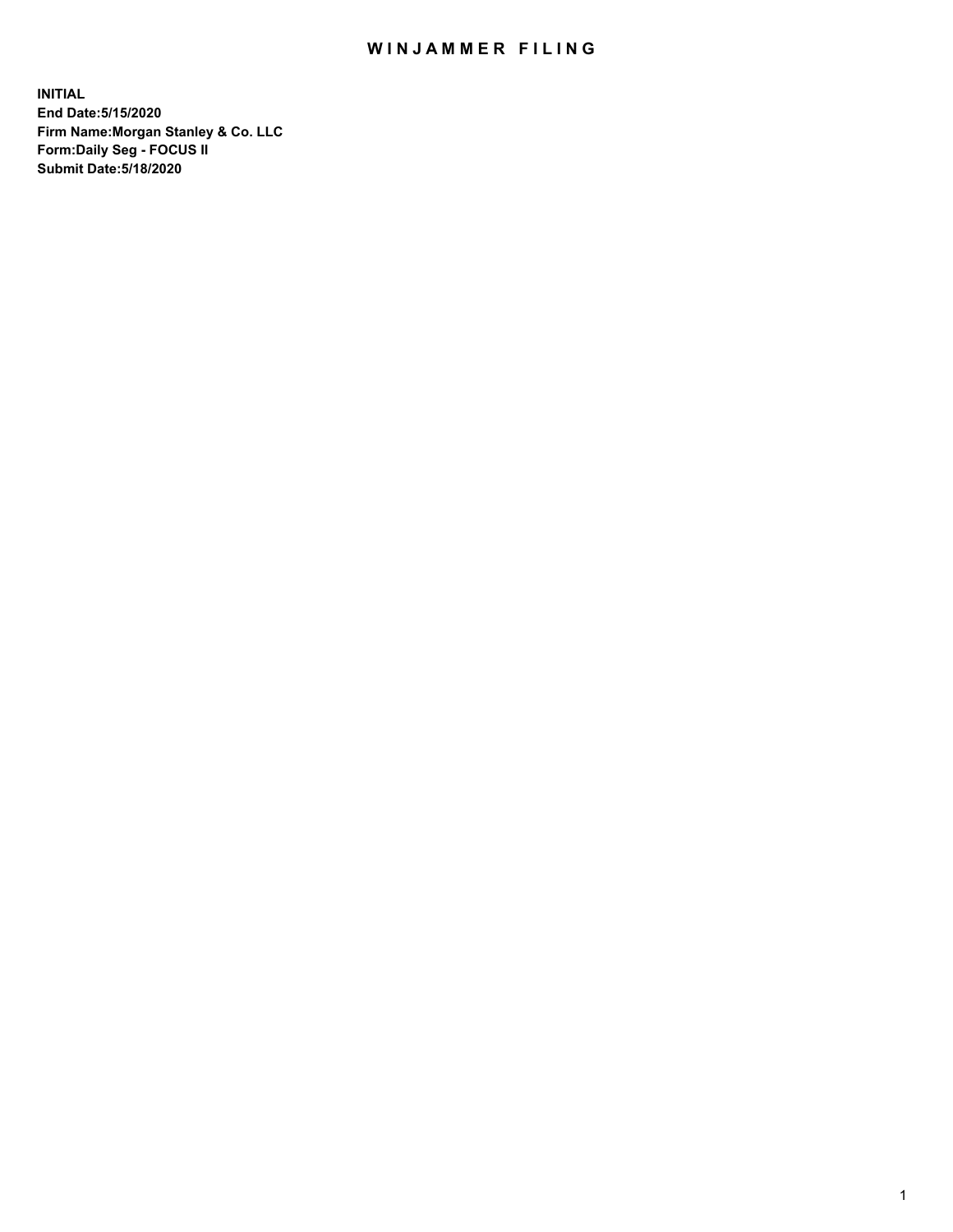**INITIAL End Date:5/15/2020 Firm Name:Morgan Stanley & Co. LLC Form:Daily Seg - FOCUS II Submit Date:5/18/2020 Daily Segregation - Cover Page**

| Name of Company                                                                                          | Morgan Stanley & Co. LLC     |
|----------------------------------------------------------------------------------------------------------|------------------------------|
| <b>Contact Name</b>                                                                                      | <b>Ikram Shah</b>            |
| <b>Contact Phone Number</b>                                                                              | 212-276-0963                 |
| <b>Contact Email Address</b>                                                                             | Ikram.shah@morganstanley.com |
|                                                                                                          |                              |
| FCM's Customer Segregated Funds Residual Interest Target (choose one):<br>a. Minimum dollar amount: ; or | 235,000,000                  |
| b. Minimum percentage of customer segregated funds required:% ; or                                       | <u>0</u>                     |
| c. Dollar amount range between: and; or                                                                  | <u>00</u>                    |
| d. Percentage range of customer segregated funds required between: % and %.                              | 0 <sup>0</sup>               |
| FCM's Customer Secured Amount Funds Residual Interest Target (choose one):                               |                              |
| a. Minimum dollar amount: ; or                                                                           | 140,000,000                  |
| b. Minimum percentage of customer secured funds required:%; or                                           | <u>0</u>                     |
| c. Dollar amount range between: and; or                                                                  | <u>0 0</u>                   |
| d. Percentage range of customer secured funds required between:% and%.                                   | 0 Q                          |
| FCM's Cleared Swaps Customer Collateral Residual Interest Target (choose one):                           |                              |
| a. Minimum dollar amount: ; or                                                                           | 92,000,000                   |
| b. Minimum percentage of cleared swaps customer collateral required:% ; or                               | <u>0</u>                     |
| c. Dollar amount range between: and; or                                                                  | 0 Q                          |
| d. Percentage range of cleared swaps customer collateral required between:% and%.                        | 0 <sub>0</sub>               |

Attach supporting documents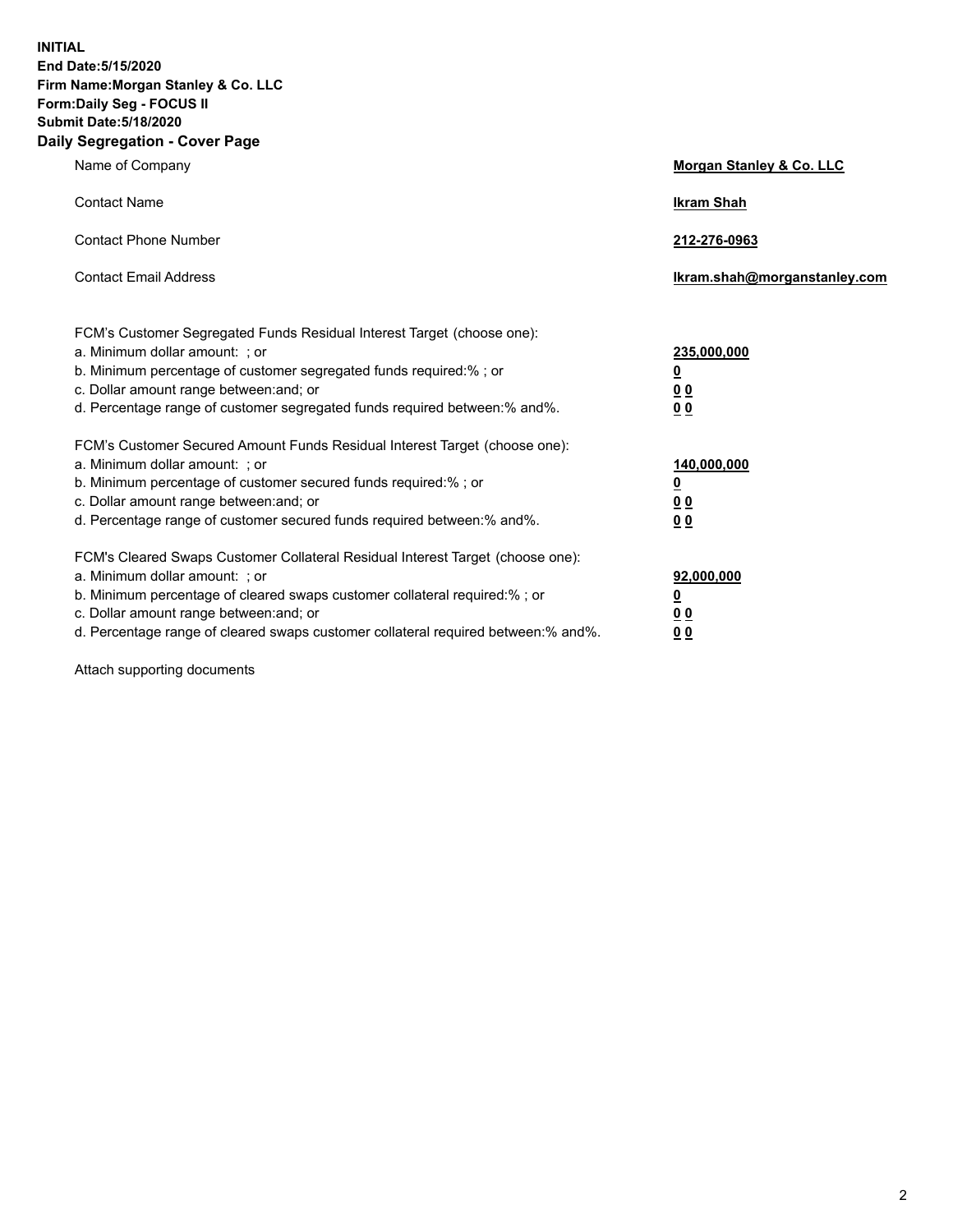## **INITIAL End Date:5/15/2020 Firm Name:Morgan Stanley & Co. LLC Form:Daily Seg - FOCUS II Submit Date:5/18/2020 Daily Segregation - Secured Amounts** Foreign Futures and Foreign Options Secured Amounts Amount required to be set aside pursuant to law, rule or regulation of a foreign government or a rule of a self-regulatory organization authorized thereunder **0** [7305] 1. Net ledger balance - Foreign Futures and Foreign Option Trading - All Customers A. Cash **4,379,141,694** [7315] B. Securities (at market) **2,670,953,997** [7317] 2. Net unrealized profit (loss) in open futures contracts traded on a foreign board of trade **989,249** [7325] 3. Exchange traded options a. Market value of open option contracts purchased on a foreign board of trade **5,272,241** [7335] b. Market value of open contracts granted (sold) on a foreign board of trade **-11,863,560** [7337] 4. Net equity (deficit) (add lines 1. 2. and 3.) **7,044,493,621** [7345] 5. Account liquidating to a deficit and account with a debit balances - gross amount **125,621,714** [7351] Less: amount offset by customer owned securities **-118,777,698** [7352] **6,844,016** 6. Amount required to be set aside as the secured amount - Net Liquidating Equity Method (add lines 4 and 5) 7. Greater of amount required to be set aside pursuant to foreign jurisdiction (above) or line 6. FUNDS DEPOSITED IN SEPARATE REGULATION 30.7 ACCOUNTS 1. Cash in banks A. Banks located in the United States **438,256,385** [7500] B. Other banks qualified under Regulation 30.7 **544,995,491** [7520] **983,251,876** 2. Securities A. In safekeeping with banks located in the United States **660,830,066** [7540] B. In safekeeping with other banks qualified under Regulation 30.7 **0** [7560] **660,830,066** [7570] 3. Equities with registered futures commission merchants A. Cash **12,158,410** [7580] B. Securities **0** [7590] C. Unrealized gain (loss) on open futures contracts **1,966,021** [7600] D. Value of long option contracts **0** [7610] E. Value of short option contracts **0** [7615] **14,124,431** [7620] 4. Amounts held by clearing organizations of foreign boards of trade A. Cash **0** [7640] B. Securities **0** [7650] C. Amount due to (from) clearing organization - daily variation **0** [7660] D. Value of long option contracts **0** [7670] E. Value of short option contracts **0** [7675] **0** [7680] 5. Amounts held by members of foreign boards of trade A. Cash **3,684,796,881** [7700] B. Securities **2,010,123,930** [7710] C. Unrealized gain (loss) on open futures contracts **-976,772** [7720] D. Value of long option contracts **5,272,241** [7730] E. Value of short option contracts **-11,863,560** [7735] **5,687,352,720** 6. Amounts with other depositories designated by a foreign board of trade **0** [7760] 7. Segregated funds on hand **0** [7765]

- 8. Total funds in separate section 30.7 accounts **7,345,559,093** [7770]
- 9. Excess (deficiency) Set Aside for Secured Amount (subtract line 7 Secured Statement Page 1 from Line 8)
- 10. Management Target Amount for Excess funds in separate section 30.7 accounts **140,000,000** [7780]
- 11. Excess (deficiency) funds in separate 30.7 accounts over (under) Management Target **154,221,456** [7785]

[7354] **7,051,337,637** [7355] **7,051,337,637** [7360]

[7530]

[7740] **294,221,456** [7380]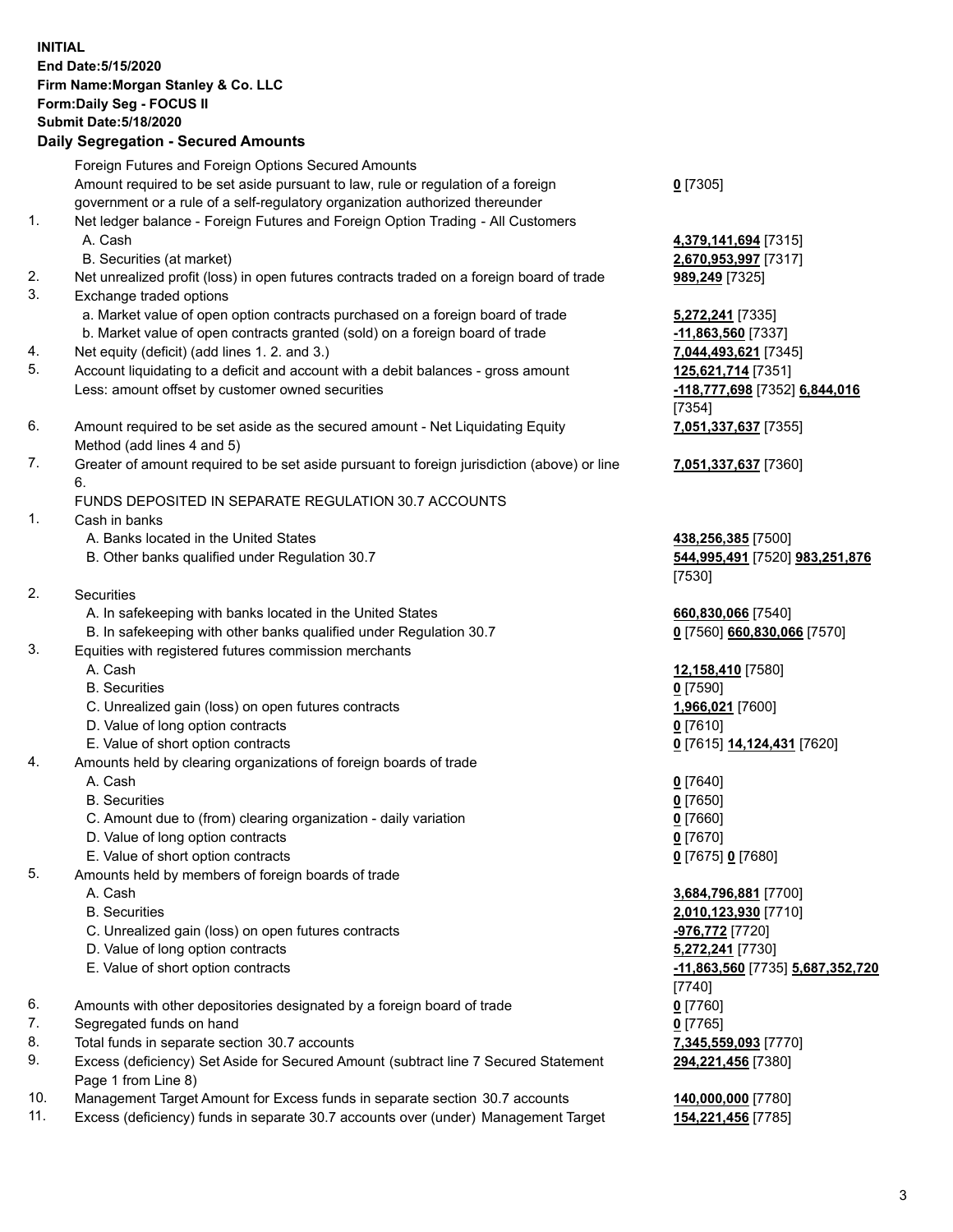**INITIAL End Date:5/15/2020 Firm Name:Morgan Stanley & Co. LLC Form:Daily Seg - FOCUS II Submit Date:5/18/2020 Daily Segregation - Segregation Statement** SEGREGATION REQUIREMENTS(Section 4d(2) of the CEAct) 1. Net ledger balance A. Cash **10,737,719,854** [7010] B. Securities (at market) **8,549,911,756** [7020] 2. Net unrealized profit (loss) in open futures contracts traded on a contract market **6,775,847,567** [7030] 3. Exchange traded options A. Add market value of open option contracts purchased on a contract market **570,195,724** [7032] B. Deduct market value of open option contracts granted (sold) on a contract market **-515,118,676** [7033] 4. Net equity (deficit) (add lines 1, 2 and 3) **26,118,556,225** [7040] 5. Accounts liquidating to a deficit and accounts with debit balances - gross amount **278,982,541** [7045] Less: amount offset by customer securities **-276,338,371** [7047] **2,644,170** [7050] 6. Amount required to be segregated (add lines 4 and 5) **26,121,200,395** [7060] FUNDS IN SEGREGATED ACCOUNTS 7. Deposited in segregated funds bank accounts A. Cash **4,256,146,281** [7070] B. Securities representing investments of customers' funds (at market) **0** [7080] C. Securities held for particular customers or option customers in lieu of cash (at market) **1,357,460,765** [7090] 8. Margins on deposit with derivatives clearing organizations of contract markets A. Cash **13,885,696,420** [7100] B. Securities representing investments of customers' funds (at market) **0** [7110] C. Securities held for particular customers or option customers in lieu of cash (at market) **7,192,450,991** [7120] 9. Net settlement from (to) derivatives clearing organizations of contract markets **52,180,140** [7130] 10. Exchange traded options A. Value of open long option contracts **570,195,724** [7132] B. Value of open short option contracts **-515,118,676** [7133] 11. Net equities with other FCMs A. Net liquidating equity **12,980,040** [7140] B. Securities representing investments of customers' funds (at market) **0** [7160] C. Securities held for particular customers or option customers in lieu of cash (at market) **0** [7170] 12. Segregated funds on hand **0** [7150] 13. Total amount in segregation (add lines 7 through 12) **26,811,991,685** [7180] 14. Excess (deficiency) funds in segregation (subtract line 6 from line 13) **690,791,290** [7190] 15. Management Target Amount for Excess funds in segregation **235,000,000** [7194]

16. Excess (deficiency) funds in segregation over (under) Management Target Amount Excess

**455,791,290** [7198]